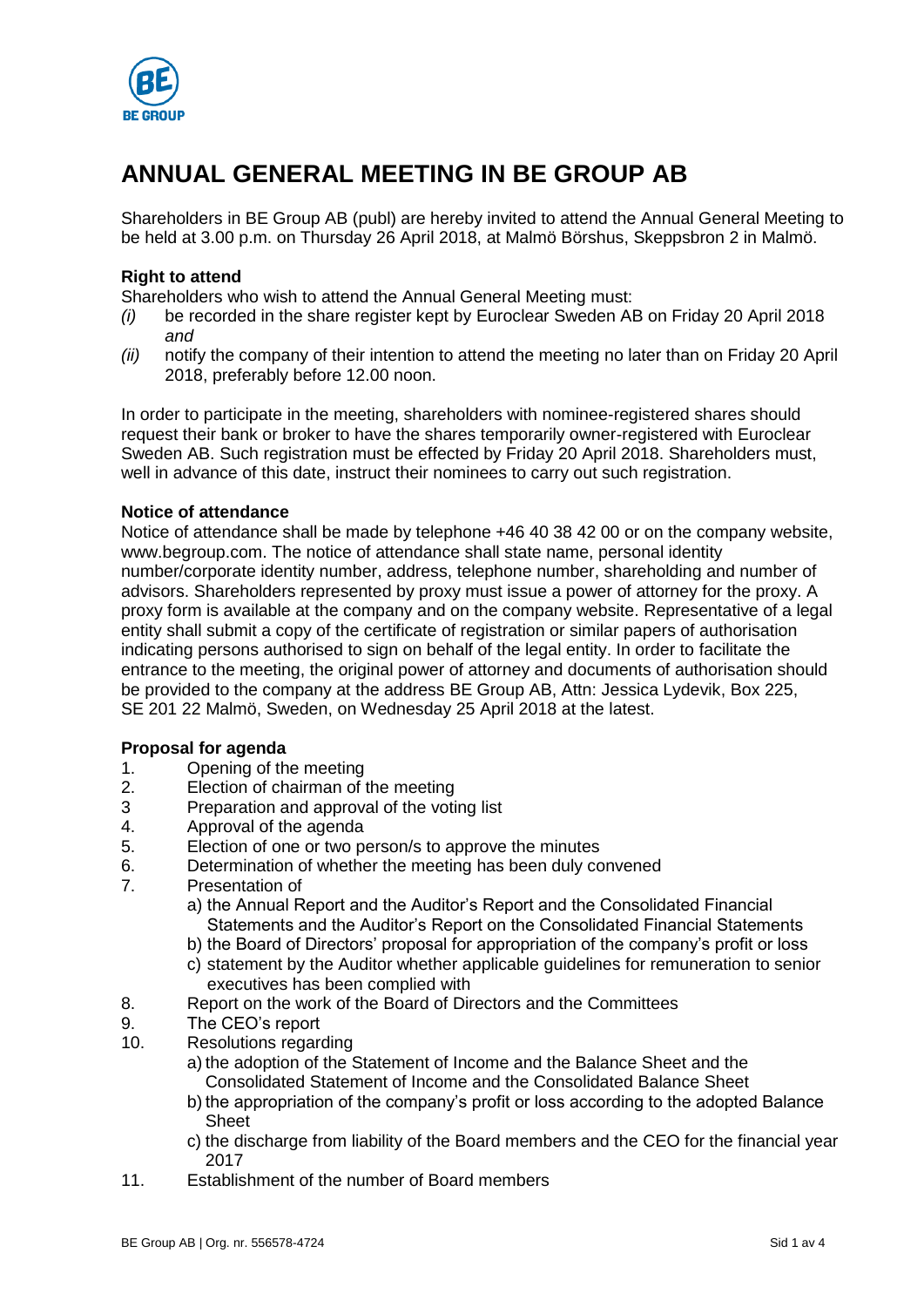

- 12. Establishment of fees to the Board members and the Auditor
- 13. Election of Board members
- 14. Election of Auditor
- 15. Determination of guidelines for remuneration to senior executives
- 16. Resolution on the authorisation of the Board of Directors to decide on the transfer of the company's own shares
- 17. Closing of the meeting

## **Proposal for election of chairman of the meeting (item 2)**

The Nomination Committee of BE Group for the Annual General Meeting 2018, consisting of Bengt Stillström (AB Traction), Martin Nilsson (Catella fonder), Jan Andersson (Swedbank Robur fonder) and Petter Stillström (chairman of the Board of BE Group), has proposed that Petter Stillström is to be elected chairman of the meeting.

## **Proposal for appropriation of the company's profit or loss (item 10 b)**

The Board of Directors has proposed that no dividend is to be distributed for the financial year 2017 and that the results of the company of SEK 266,100,751 in total, including this year's loss of SEK 990,087, should be carried forward.

## **Proposal for establishment of the number of Board members (item 11)**

The Nomination Committee has proposed that the number of Board members shall be 5 without any deputy members.

## **Proposal for establishment of fees to the Board members and the Auditor (item 12)**

The Nomination Committee has proposed that fees to the Board members shall amount to a total of SEK 1,260,000 whereof unchanged, SEK 420,000 to the chairman of the Board and unchanged SEK 210,000 to each of the other Board members elected by the general meeting. For work in the Audit Committee an unchanged remuneration of SEK 70,000 shall be paid to the chairman and SEK 40,000 shall be paid to each of the other committee members, whereas for work in the Remuneration Committee no remuneration shall be distributed (unchanged).

The Nomination Committee has further proposed that fees to the Auditor should be paid according to approved invoices.

## **Proposal for election of Board members (item 13)**

The Nomination Committee has proposed re-election of Board members Lars Olof Nilsson, Mikael Sjölund, Petter Stillström and Jörgen Zahlin and new election of Carina Andersson.

Carina Andersson, born in 1964, is a Mining Engineer. She has previously held leading positions at among others Sandvik, Ramnäs Bruk and Fagersta Stainless och she is member of the Board of Beijer Alma, Gränges, Sintercast and Systemair.

The Nomination Committee has proposed re-election of Petter Stillström as chairman of the Board.

#### **Proposal for election of Auditor (item 14)**

The Nomination Committee has, in accordance with the Audit Committee's recommendation, proposed re-election of the registered accounting company Öhrlings PricewaterhouseCoopers AB for a term of one year. Öhrlings PricewaterhouseCoopers AB has informed the company that, should it be elected, Eva Carlsvi will be chief responsible auditor.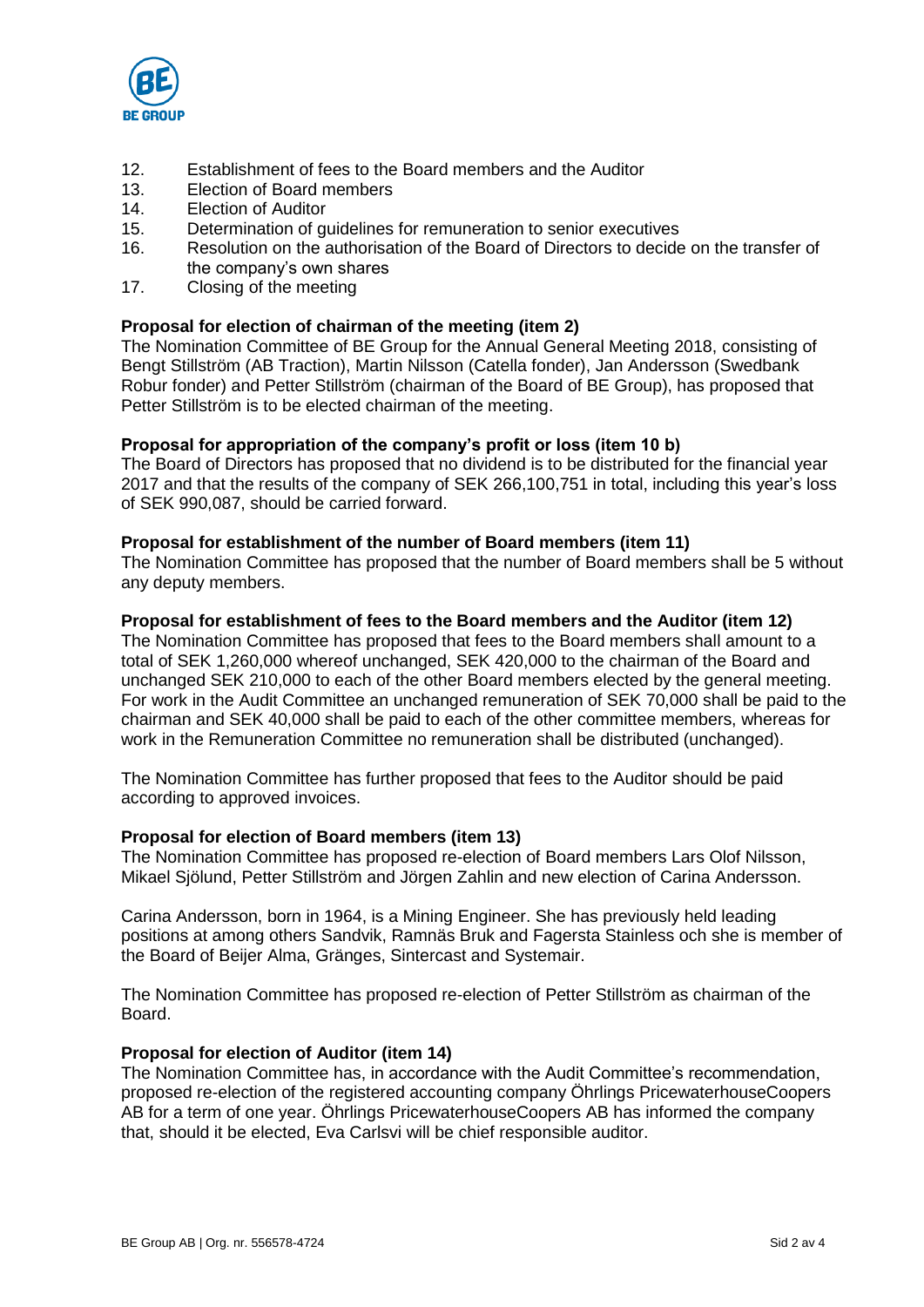

## **Determination of guidelines for remuneration to senior executives (item 15)**

The Board of Directors proposes that the Annual General Meeting resolves to adopt unchanged guidelines for remuneration to senior executives, mainly in accordance with the following.

The remuneration to senior executives shall consist of a fixed salary, variable salary, pension and other benefits. The total remuneration shall be in accordance with market conditions. The fixed remuneration shall be individual and differentiated with regard to the responsibility and achievements of the individual and shall be set annually. A variable remuneration shall be related to the fulfilment of annual pre-determined well defined targets and amount to a maximum of 50% of the fixed remuneration.

The pension shall be fee-based and correspond to a maximum of 30% of the fixed annual salary.

Upon notice by BE Group, the fixed salary during the notice period shall not exceed an amount equal to 12 months fixed salary.

# **Proposal for a resolution on the authorisation of the Board of Directors to decide on transfer of the company's own shares (item 16)**

In order to enable BE Group to finance minor company acquisitions and to give the Board of Directors the opportunity to adjust the company's capital structure, the Board of Directors proposes the Annual General Meeting to authorise the Board of Directors to decide, on one or several occasions no later than the Annual General Meeting 2019, on the transfer of the company's own shares. Transfer of shares may be made with deviation from the shareholders' preferential right of maximum 26,920 shares equivalent to the company's existing holding of own shares. Transfer of shares may take place as payment of whole or part of the purchase price at the acquisition of a company or business or part of a company or business and the consideration shall be equal to the assessed market value of the share. On such transfer, payment may be made by assets contributed in kind or by set-off of a claim against BE Group. Transfer may also be made against cash payment by sale on Nasdaq Stockholm, at a price within the price interval that may be registered at any given time, i.e. the interval between the highest purchase price and the lowest sales price at the time of transfer. The Board of Directors shall be entitled to determine the other terms and conditions of the transfer.

## *Voting majority*

The resolution of the meeting on the authorisation of the Board of Directors to decide on transfer of the company's own shares is subject to the support of shareholders representing at least two-thirds of both the number of votes cast and the shares represented at the meeting in order to be valid.

## **Information at the Annual General Meeting**

The Board and the CEO shall at the Annual General Meeting, if any shareholder so requests and the Board believes that it can be done without significant harm to the company, provide information regarding circumstances that may affect the assessment of an item on the agenda, circumstances that can affect the assessment of the company's or its subsidiaries' financial position and the company's relation to other companies within the group.

#### **Available documents**

Accounting documents, the Auditor's Report, the statement by the auditor whether applicable guidelines for remuneration to senior executives has been complied with and the complete proposal of the Board of Directors for resolution on guidelines for remuneration to senior executives and other documents under items 15-16 will be available at the company and on